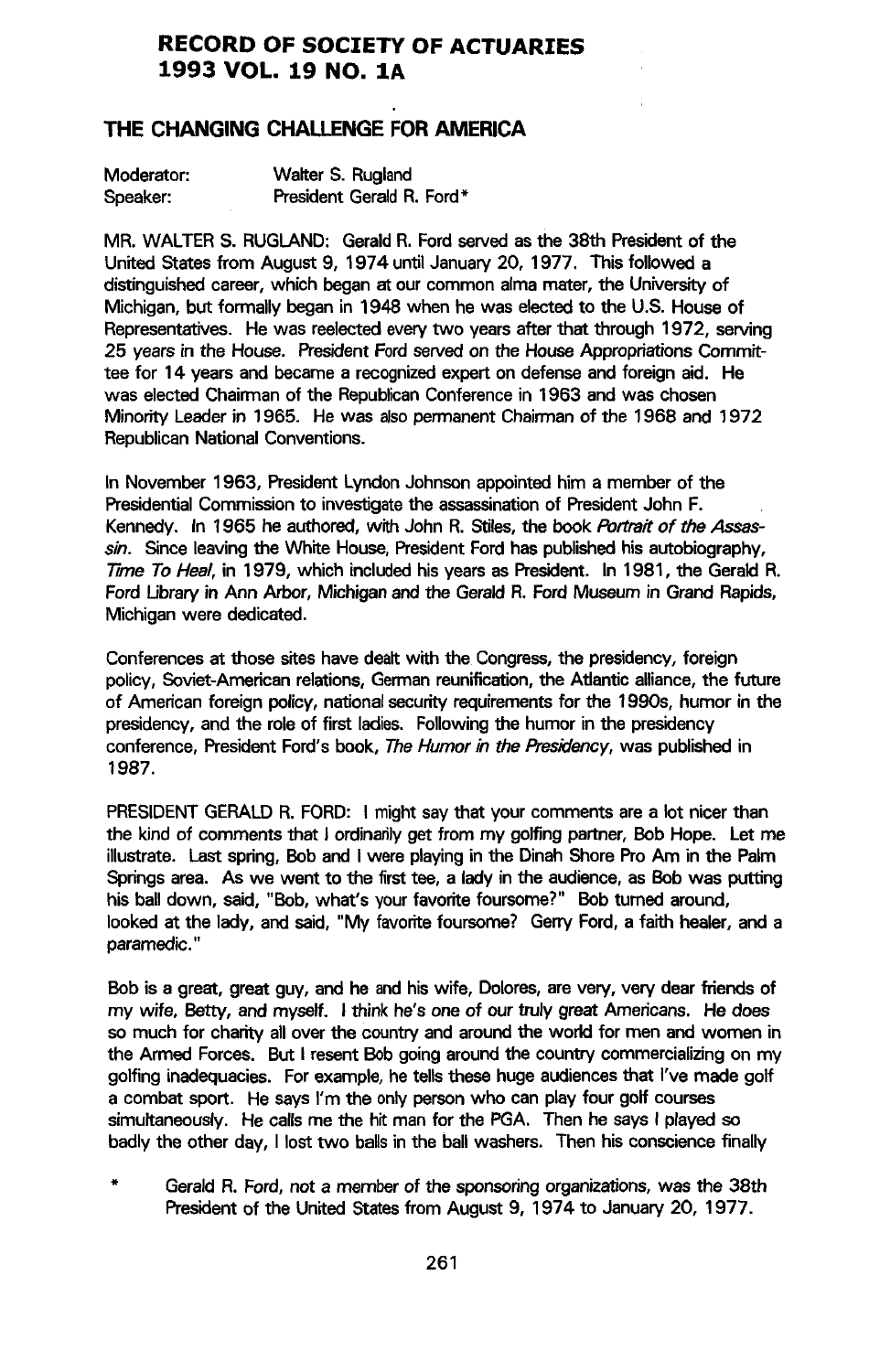cat**ches u**p with **hi**m **a**nd **s**o **he con**clud**es t**h**ese** d**ia**tri**b**es **b**y sayin**g**, "W**ell**, th**e** President played better the other day. He had an eagle, a birdie, an elk, a moose, and **a** m**ason.**"

Well, let me say I really consider it a tremendous pleasure and honor to speak to this  $\nu$ ery prestigious group. I congratulate each of you for your expertise in a profession **t**h**a**t **is o**ne **of** the ve**r**y **fi**nes**t i**n **o**u**r** c**o**mmuni**ty. As lay**men, **w**e depend **o**n **yo**u**r** knowledge and your expertise in the private, as well as in the public sector, for the pension programs throughout America. I had the privilege and the high honor in the White House of signing the ERISA law. While I was in the Congress, before I went t**o** the **Wh**it**e House**, **I** h**ad a part** i**n the develop**me**ntof** th**at** v**e**ry c**on**st**ru**c**tive legislation. I happento believethat pensionl**e**gislationhas been a milestonein this pa**rt**icularar**e**a of our busin**e**sscom**m**unity.**

I **lea**rn**eda long, longti**m**e ago that publics**pe**akersshouldn**e**v**e**r talk abo**ut **a subj**e**ct where the audienc**e**knows far, far more** th**an** th**e personwho is s**pe**aking. So I vow that I**'m n**ot going to talk about** y**our business. I will, if I** m**ay**, ta**lk abo**ut **an area wh**e**re I had some** e**xp**e**riencein the governme**n**t. As Wait**e**r said, I had 25**-**and**-**a-ha**lf y**ears in the Congress. I was** f**or** 1**4** y**ears a m**e**m**be**r of the** C**om**m**ittee on Approp**ri**ations**,**which had a great** d**eal to do with** the **fed**e**ral b**ud**get. As Republican l**e**aderfor nin**ey**ears, I had man**y **contacts with the Whi**te **House and w**it**h the b**ud**get** d**ur**ing **th**at period. As **Pres**id**ent**,I **s**ubmitted th**r**ee bud**gets** to th**e Co**ng**re**ss **a**n**d t**he American p**e**ople.

With that fiscal background in the government, let me make a few predictions as to what I think will happen in Washin**g**ton on some of the very controversial issues that ar**e**on the agenda. Let's first discuss taxes. I firmly believe that Congress in 1993, at the recommendation of Pre**s**ident Clinton, will increase the personal income tax rate from 31% to 36% on taxable incomes of approximately \$60,000 and above. Now, that's a lower figure than was predicted during the campaign, but to get the revenu**e** that is essential for some of the propo**s**ed spending programs, that threshold **w**ill **g**o down to about that area.

Second, the Congr**e**ss will approve the 10% surtax on taxable incomes over and **abo**v**e** \$2**5**0,0**00**, **so t**hat **a tax**p**ay**e**r inth**at categ**o**ry **wit**h **th**e **p**e**rc**e**ntagei**n**crease andthe surtaxwill ev**e**ntually pay approximat**e**ly40-4**1**% f**ede**ral incomet**ax**. Third, it's** my judgment that Congress will approve some kind of an energy tax. The **President, as we all know, recommended a British thermal units (BTU) tax which, accordingto him**, **was the** m**ost** e**quitable. Th**e **administr**at**ion,in th**e **process of puttingits tax progra**m **tog**e**ther, consider**ed**s**e**v**e**ralo**th**er options. Firstwas a significantincrea**se**in th**e **gasolin**e**tax of anywh**e**r**e **fro**m **10 centsto 20 cents or 30 centsa gallon. That rais**e**d imm**e**di**ate**obj**e**ctionsfrom** p**eople in** state**s in the middle west andth**e **far w**e**st, where the automobileis us**e**d** e**xt**e**nsively. I cant**e**ll you from somepractica**l**expe**rie**n**c**e i**n th**e Co**n**gr**ess **t**h**at the** m**o**st se**nsitivet**ax f**o**r **a politicia**n **to discu**ssis **the ga**so**linetax**. L**et m**e **illustr**at**e.**

**While I** was in the Congress, I must have voted for two or three gasoline tax in**creases. Every y**e**ar wh**e**n I'd go back to GrandRapidsor** m**y congre**ss**ionaldi**stri**ct, I would hear many complaintsfrom peopl**e**such as,** "**Why did** y**ou vote for this increas**e**i**n **the gas tax?**" **In 1958, we** e**a**rm**ark**ed it **to financeth**e **interstatehighway**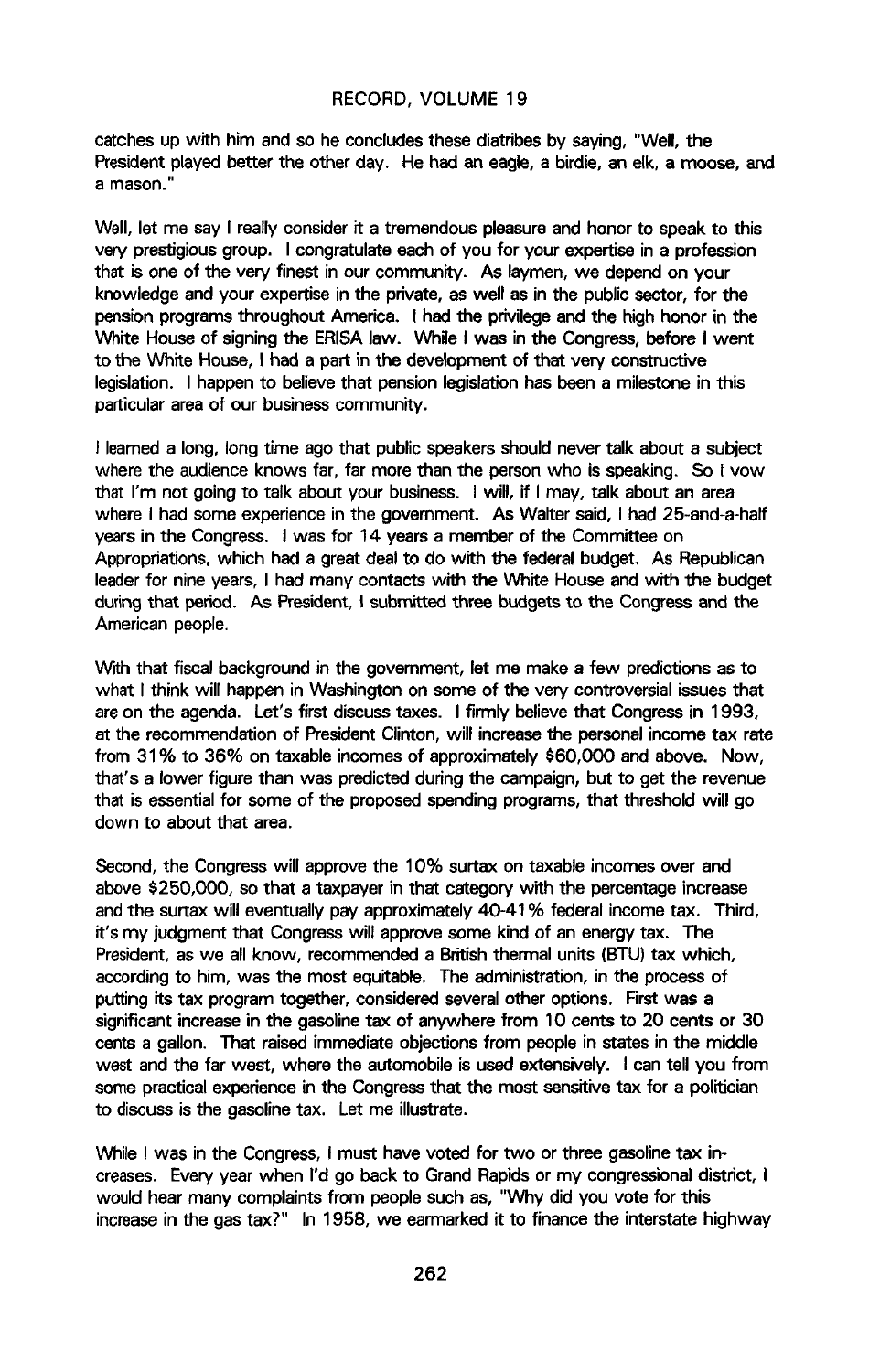syst**em.** We**ll**, I f**ound out** w**h**at **happ**e**n**e**d**. **Co**n**stitu**en**ts**w**ould go in to buy gasoline. They would s**ee **that the priceof gasolinehad gone up, andth**e**y would raise the devil with th**e **gasolin**e**attendant. He would sa**y**,** "**Don**'**t blame me**. **Call your congressionalrepre**se**ntative. Blameyour s**e**nator. Blam**e**your congr**e**ssionalrepre**se**ntative.**" **So I** can tell you the administration was probably very shrewd to back off on the **gasolinetax** i**ncrease.**

**The oth**e**r altern**at**ive was to put a levy or a duty on foreigni**m**port**ed **oil. That would have been extremel**y **sensitivefor po**l**iticiansfrom** th**e New Englandarea, becau**se y**ou who com**e **from N**e**w Englandget mo**s**t of** y**our crudeoil from ov**e**rs**e**a**s**, not from dom**e**sticsourc**e**s**,**and that would hav**e **b**e**en a disc**ri**minatorytax againstth**at **area of** th**e count**ry**. So the ad**m**inistratio**n**ve**ry **wi**se**ly, fro**m **its point of** vi**ew, thought a BTU t**ax **would be** th**e on**e th**at would be th**e **easiestto** se**ll, and** I **suspectit probabl**y **is.** So the**r**e **will b**e **an energy t**ax **and probablysomethingcomparabl**e**to Pr**e**sident Clinton's proposal.** 

There's no doubt there will be an additional income tax levy on people who are Social Security benef**i**ciari**e**s. The thre**s**hold will go from 50% down to 85% for people of **a** ce**r**tain income**.** That, I think, is the income tax packag**e** or the tax packag**e**. I doubt very much if there will be approv**a**l b**y** the House and Senate of the inves**t**ment tax credit program that Pr**es**ident Clinton has recommended, but that appear**s**to be the tax p**ac**ka**g**e w**e** c**a**n expect in 1993. I doubt ff th**e e**ffective dates will come **a**ny sooner than Jul**y** 1. Th**ey** will pr**o**bably be e**i**ther July 1 or som**e**tim**e** betw**e**en th**a**t date a**n**d the end **o**f the calendar **y**ear.

Now, what will happen to President Clinton'**s** budget proposals? In his St**a**t**e** of the Union message, he said th**a**t it w**as** very, very impo**r**tant to reduc**e** the deficit, which I agree with. He sa**i**d it w**a**s very important to make our budget more equit**a**ble, and so he proposed a budget that recommend**e**d a total reduction in the deficit ov**e**r a period of **y**ear**s** of som**e** \$493 billion. Two hundr**e**d forty sev**e**n billi**o**n dol**l**ar**s** of th**e** reduct**i**o**n** would come **i**n **s**pendin**g** cuts, **a**nd \$246 billion w**o**uld come in t**a**x increases. It was said during the St**a**te of the U**n**ion me**s**sag**e** that cut**s a**nd taxes would be on a on**e**-for-on**e** ba**s**is. On the promise of the Whit**e** House that th**a**t w**as** going to be th**e** ratio, I person**a**lly said I w**ou**ld give them the ben**e**fit of th**e** doubt. In **th**e **m**e**ant**ime, **a mo**re **nonpartisanana**ly**sishas b**ee**n** m**ad**e. **Wh**e**n** y**ou add u**p the **figures put together b**y **f**iv**e highly r**ec**ognized**ec**onomists, insteadof a one-for-on**e **basis,it now appears that** th**e tax increa**se**swill be** \$**4 for** e**v**e**n**/\$**1 of spending** *reduction.* That makes a very significant difference, and the consequence, in my **judgment**, **could**be q**uit**e **different fro**m **what the Pre**si**dentproposed. Let** m**e g**ive **you now an upd**ate **where I** th**ink the budget propo**sa**ls**st**and**.

**W**'**rthinth**e **last**tw**o w**ee**ks, Congr**e**ssapprovedwhat i**s **call**ed **a blu**e**pr**i**ntor a nonbudget**, **specific asto what the figur**e**s will** be. it**'s a** b**luep**ri**nt,not a law. The** Se**n**at**e** ri**ght toda**y **is** ti**ed up, as we allknow, in the** Pre**sident**'**s** \$**16.1 billionor** \$**16**.**2 billion**ec**o**n**o**m**ic sti**m**ulusprogra**m**. They'v**e **r**ece**ss**ed**du**ri**ng** th**e East**e**rholiday, a**nd **they're coming back.** Th**e Republicansin the** Se**nat**e **had block**ed **any action on** it**. Th**e po**l**it**ical charges and counterchargesare g**e**tting pretty hot.** Th**ere are on**e **or two questions**that **I think have to be answer**ed**.**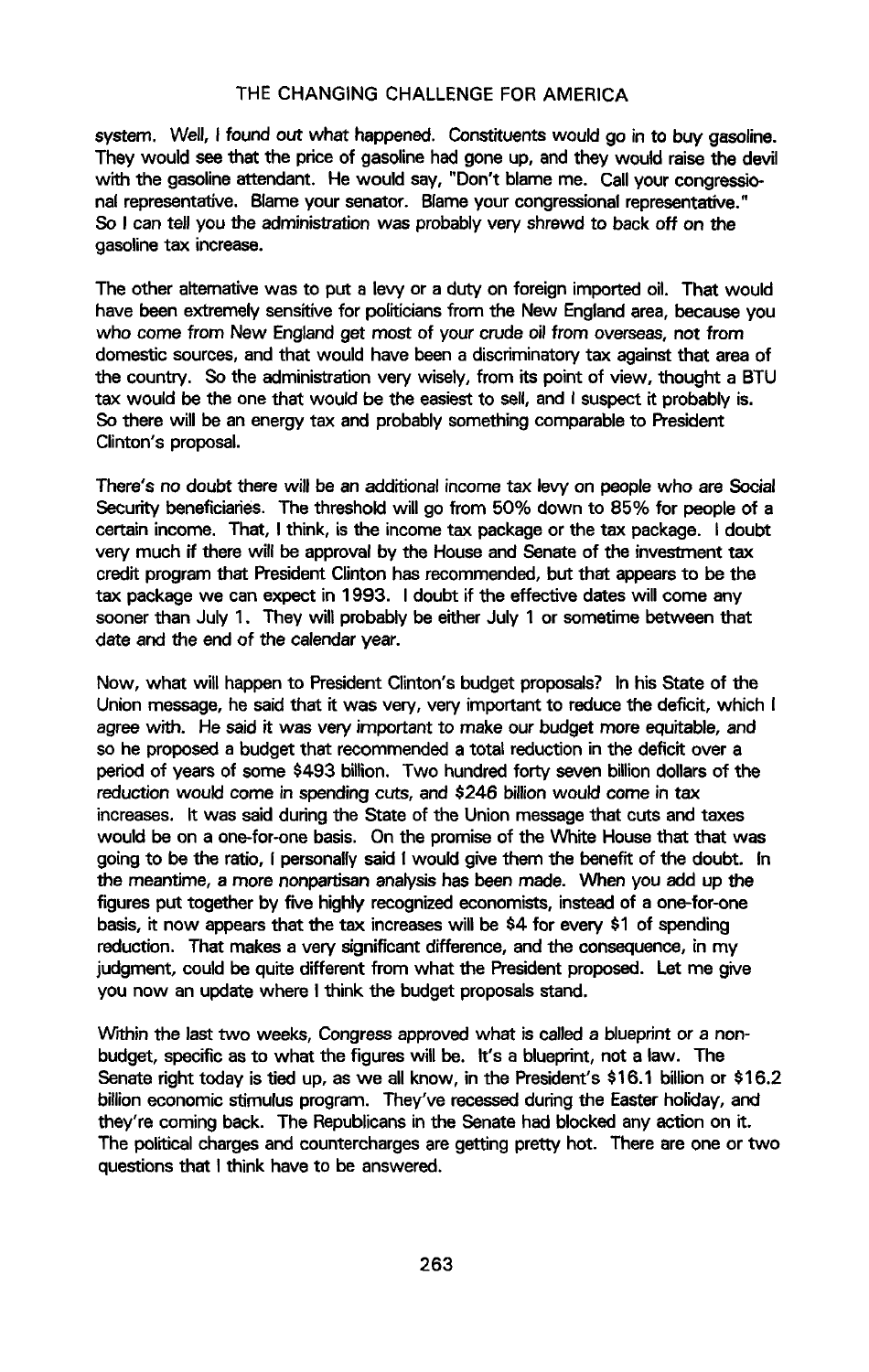Number one, is the \$16.1 or \$16.2 billion program for worthwhile projects? I've looked at the list, and there are some in that. For example, I think it's an \$8 billion or \$9 billion cost to extend the unemployment payments for another six months, and there are one or two others. On the other hand, Bob Dole suggests that in the vaccination fight, there is no need for \$300 million there when \$167 million of unobligated, unspent funds in the department are available. So there are some questions as to the urgency and the validity of that package. S**e**cond, some people are wondering, with the economy moving as it is, with interest rates low, with inflation low, with U.S. productivity at an all-time high for the last ten years, and with corporate profits looking good, why we don't need a so-called stimulus.

Well, **i**t's going to be an interesting development when Congress gets back. I suspect there will be some reasonable compromise between the White House and Senator Dole and the Republicans. But it does bring up the issue of where we stand in the budget process and what our actual budget problem is that we face. The federal **g**overnment today owes four trillion, four hundred billion dolla**r**s plus, and on that national debt, we now pay approximat**e**ly \$225 billion a year in interest paym**e**nts**.** Now, whatever each one of you pa**y**s **i**n a fede**r**al income tax, 15% of w**h**at you pay goes for interest on the national debt and it's gradually creeping up each y**e**ar.

The President recently submitted his bud**g**et for the n**e**xt fiscal year, and it calls for expenditu**r**es **i**n cash of on**e** t**r**illion five hund**r**ed billion dollars plus. Out of that one trillion five hundred billion dollars, 52% of that **g**oes for what we call transfer paym**e**nts or entitlements. What are those? It is called an entitlement when Uncle Sam writ**e**s a check to a person. I don't like the term, but that's how it's **l**abeled**.** What does that include? It includes about \$300 billion a year in Social Security payments. It includes **g**overnment pay fo**r** approximately two million men and women in the Armed Services, approximately two milli**o**n federal **g**overnment emp**lo**y**e**e**s**, civ**ilia**ns**.** It **i**nclude**s go**v**e**rnm**e**nt pen**s**i**o**n**sa**nd food st**a**m**ps**. Any check that **g**oes from Uncle Sam to a person is a so-called entitlement. If you use old math or new math, 52% of one trillion five hundred billion dollar**s** is \$775 billion a year.

A**l**l of you are in bus**i**n**e**ss one way or another. There's **n**o way Uncle Sam c**a**n get his budget under control and make a significant improvement in the management of our fiscal affairs -- namely to reduce our deficits -- if we don't do something about 52% of our cash flow. Now, those are very sensitive programs. Don't get me wrong. I know that from practica**l** exper**i**ence in the po**l**itical arena, but we h**a**ve to do something in this cat**e**gory. I would respec**tf**ully su**g**g**e**st the best way a**n**d the fairest is to make a limitation on the growth rates of those programs. If you limit the growth rate of 52% of the cash flow, \$700-some billion a year, over **a** period of time you make a tremendous improvement in the management of your fiscal affairs.

Now, the Clinton budget makes a step in this direction, it recommends, for example, that federal compensation for employees be limited to, I think it's a 2% increase in the cost of living rather th**a**n the 3% or 4%. Now, tho**s**e are st**e**ps that, in **t**he long run, would be very meaningful in the overall responsibl**e** achievem**e**nt of federal fiscal policy. But let's take Social Security for a minute, bec**a**use it's one of the most sensitive. Congress refuses to update this legislation, d**e**spite the fact that it's obviously essent**i**al. When Congress passed the Social Security legislation in 1935, the life exp**e**ctancy for an American at that time was approximately 60 years. In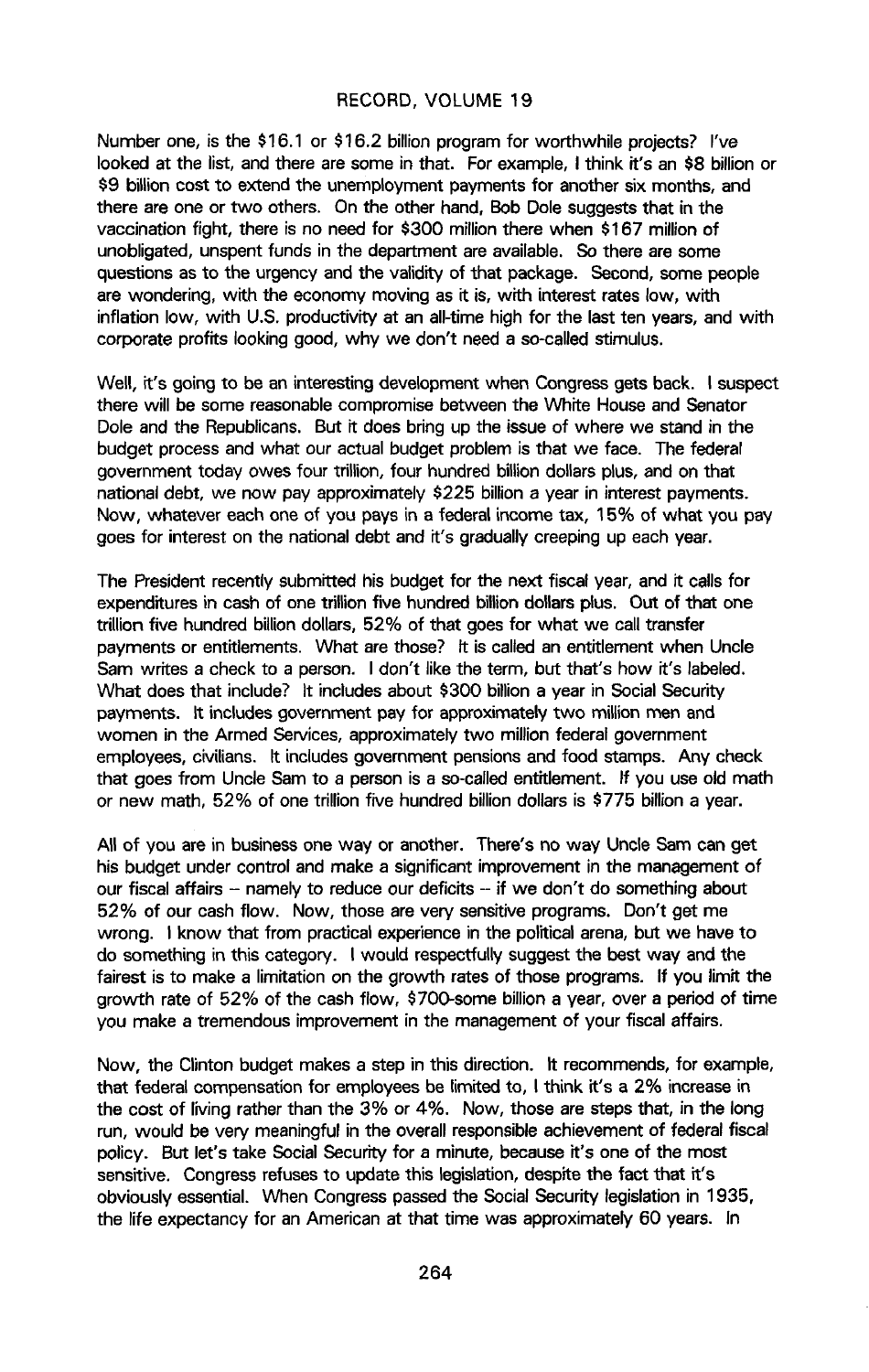1**993,** we st**ill** h**av**e **t**he 6**5**-ye**a**r re**ti**reme**nt a**ge in the l**a**w (exce**pt** f**o**r the **6**2 f**ig**ure, if you want to retire prematur**e**ly), but our life expectancy has gone up to somewhere near 78 or 79 years. About six years ago, Congress timidly raised that, I think, to age 6**7** by the year 2020. Now, an increase in the retirem**e**nt age would have a tremendous imp**a**ct o**n** the fisca**l** figures. As we grow older, certai**n**ly one could justify a change more dramatically than the one that's in the current law.

There is another misconception that many people have. According to statistical data, if you take all of the money that an employee pays into the Social Security trust fund and a**l**l of the money that h**i**s or her employer paid **i**nto the Soc**i**a**l**Security trust fund, and that person retires, that person will g**e**t back in four years, mayb**e** les**s**, every dime that he or **s**he contributed and every dime that his or her employer paid in. After a four-year period of r**e**ceiving benefits, from then on thereafter it's money that's over and above **a**ny contr**i**bution by the person or the employer. That is **t**he justification, I think, for some of the tax applications against Social Security recipients. Because after you've collected more th**a**n you paid in, that's no **l**onger a pens**i**on, in a **s**en**s**e**, o**f the tr**a**ditio**na**l. Of cou**r**se**,** the feder**al** Soc**ia**l Security l**egis**l**a**tioni**s** n**o**t actuarially sound. **I**t's what we'd call in politics financially sound, as l**o**ng as you have X number of million**s** w**o**rking and contributing to the fund.

Well, those are the kinds of problems that I think have to be addressed. How el**s**e are we going to g**e**t the fed**e**ral d**e**ficit down to a man**a**geable level? During the heyd**a**y of the confrontation with the Soviet Union during President Reagan's era, we were spending roughly \$300 bill**i**on a year on the Army, the Navy, the Air Force, and the Marines. We had about 2.2 million men and women in uniform. With the collapse of Marxism in the Soviet Union and Eastern Europe, there's no longer a headto-head confrontation between two super powers, so there is full justification for us to cut back on a defense bud**g**et. The Bush admin**i**stratio**n** and the Clinton administration have taken steps to do so.

It would be my forecast th**a**t **i**n the next several years, you will see the defense budget go from approximately \$300 billion a year to something in the low \$200 billion figure, and you will see military personnel decrease in number from 2.2 million to about 1.**5** million or 1.6 million. We do have to ma**i**ntain an adequ**a**te national security capability, because there are threats that are different than a super power's threat, threats on a **g**lobal basis where we have to be prepared to rea**c**t in our nation**a**l interest.

As I said a moment ago, I think our budgetary process is in shamb**l**es. Back in 1973, Congres**s** passed what was called the Budget Reform and Anti-impoundment Act. That wa**s** a very serious step, limiting the capabil**i**ty of the President to save mon**e**y. Let me illustrate. Up until 1973, Presidents could impound funds**.** What does th**a**t mean? Let me give you an example. When I first went to Congr**e**ss, President Harry Truman signed the Defense Appropriation Bill, and then he refused to transfer the obligatio**n** authority from the Office of Man**a**gement and Budget to the Air Force. He said in effect the Air Force couldn't spend \$300 m**i**llion on a new f**i**ghter plane that Congress had approved. He impounded the obligation authority or the right to spend. But we Republicans gave President Truman the devil and said he was cutting the guts out of the A**i**r Force and all that.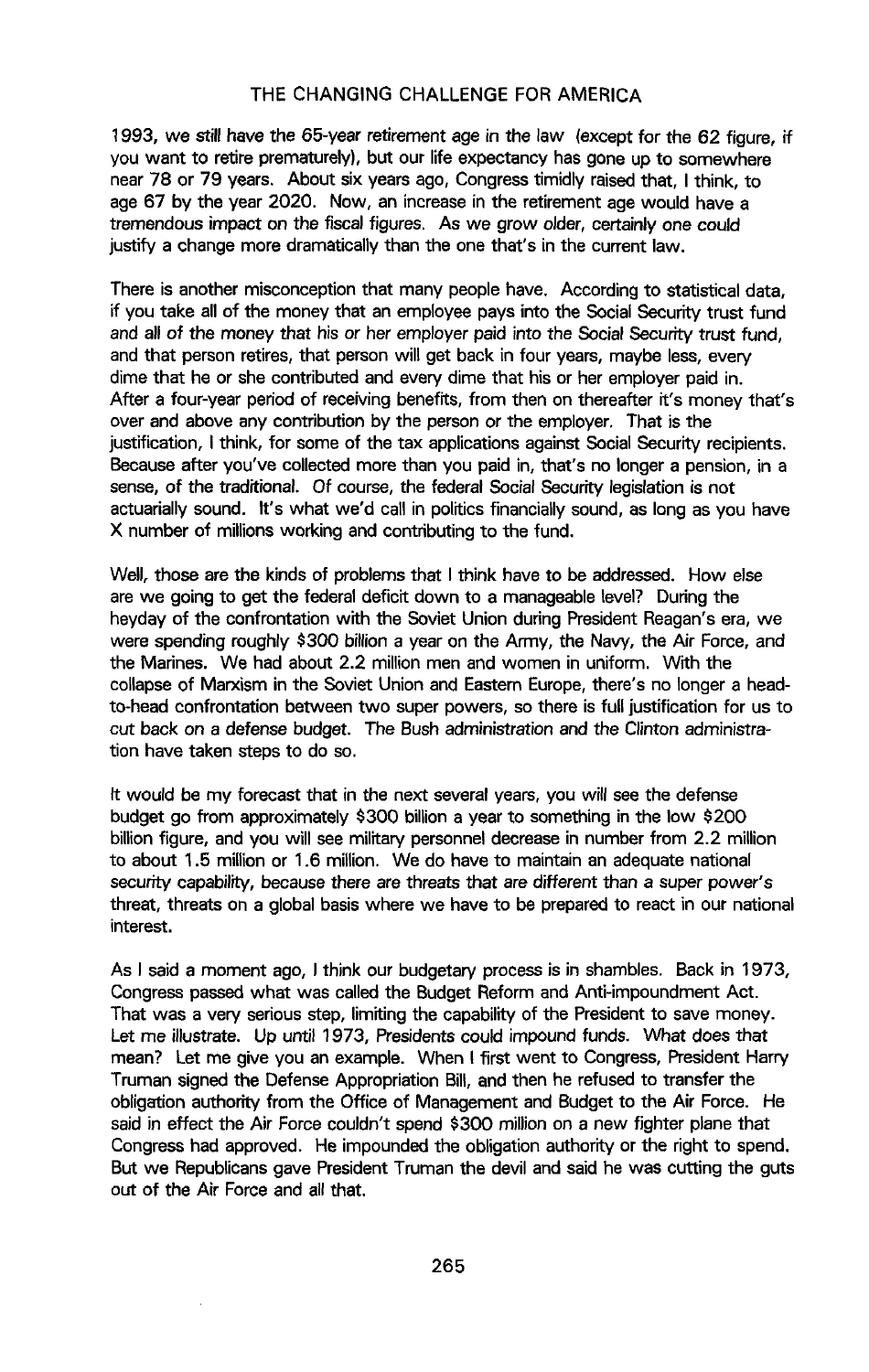W**el**l, the trut**h** w**as,** Pre**sident**Trum**a**n w**as** ri**ght a**n**d he sa**v**e**d \$**3**00 **mi**l**lion. B**ut Congress in 19**7**3 took th**e** r**i**ght of impoundment aw**ay** from th**e** Preside**n**t. Th**a**t really was har**m**ful in the process, and it add**e**d, in addition, some bureaucracy to the congression**a**l effort **i**n the budget. When that f**a**iled, in **a**bout 1988, Con**g**ress pa**ss**ed the **s**o-ca**ll**ed Graham-Rudm**a**n limitations. W**el**l, they divided loophol**es**, **an**d I can te**ll** you from some practical experience that the Congress is a master at exploiting loophol**es**, **a**nd so t**h**at didn't wo**r**k. Th**e**n in 1990, Con**g**r**e**ss passed **a** bud**ge**t compromi**s**e be**t**ween Pre**s**id**e**nt Bush and the Democrats. That wa**s** to be the p**a**nacea. W**e**ll, a**s a** consequence of that legi**s**lati**o**n, deficits went up, rather than down, and that didn't work. Now p**e**op**l**e ar**e** say**i**ng that we have to hav**e** a constitutional amendment m**a**ndating a bal**a**nced bud**g**et. In theo**r**y, that'**s** a gr**e**et id**e**a, but **i**t would tak**e** a master draftsman to dr**a**ft a constitutional amendment th**a**t would provide the **a**dequat**e** safeguards. You have to hav**e** some safegu**a**rd, and trying to dr**a**ft tha**t** for a constit**u**tiona**l** amendment i**s a** v**e**ry difficult p**r**ocess. Now peop**l**e are saying we **s**hould get the line-item veto. I beli**e**ve in that. It would be ea**s**i**e**r. But it should be done by repe**a**ling the Budget Refor**m** Act of 1973, so that a Pr**e**sident could impound funds which, in **e**ffect, is the same thing as a line-**i**tem vet**o**.

Well, now let's turn to an area or an issue where all of you are involved -- health care **i**nsurance. I believe there's unanimity that the results of our health care syst**e**m today are the best in the wor**l**d. **B**ut we have se**r**ious problems of cover**a**g**e**, on fin**a**ncing, and so forth. There's no question in my mind th**a**t Congress will eventu**a**ll**y**, either this year or next year, pass comprehensive h**e**alth care legislation. Becau**se** it's very controversial, however, and because it enters into some new fie**l**ds, ther**e** i**s** some **d**oubt th**a**t it **w**ill be fin**a**lized **d**urin**g** cal**e**nd**a**r-yea**r** 1993. The**r**e are pro**gra**m**s** that eventual**l**y would be inc**l**uded. T**h**ere's no doubt in my mind that in the fin**a**l version, Congress will approve tot**a**l cover**a**ge, including th**e** covera**g**e for the 37 milli**o**n people who are not today covered by any health insurance progr**a**ms**,** Th**e**re will be new taxes to fin**a**nce the co**s**t of this new health legi**s**lation, You'll hear rumors that it may be financed by an imposition of n**e**w taxes on cigarettes, alcohol, etc. There's always the possibility it **w**ill be financed out of the general fund, and **t**his morning I read in the New York Times and the local paper that the administration is considering a valueadded tax **a**s **a** me**a**ns of financing the additional costs of the new program. Well, that legi**s**lation will have a very tough time in the Congress. A value-added tax is a tax that i**s** in effect today in most European countries. It has never been approved here because the opponents allege, and they're partially true, th**a**t **i**n effect it's a s**a**les tax, and, of course, the traditional argument against the sales tax is th**a**t it is discriminatory against the less wel**l** off.

All I'm saying is that whether there is a sin tax, general fund financ**i**ng, or **a** valueadded tax, there is going to be some **a**ddition**a**l cost impos**e**d on our economy as a result of the new he**a**lth legislation. Then you get into the question of controls cont**r**ol**s** on doctor**s**' fees, and ho**s**pit**a**l fe**e**s. Nobod**y** l**i**kes to com**e o**ut and **s**ay that those are wage and pr**i**ce controls; they use managed competition and other cod**e** words. The net result is there will be, to a degree, some kind of control, **w**hether you ca**l**l them wage or price controls or not.

The question then arises as to what happens to insurance carriers that have been providing health insurance for many, many, many years. What role w**i**ll the**y** have**?** We**l**l, all of these issues are going to be sorted out in the Congress after the White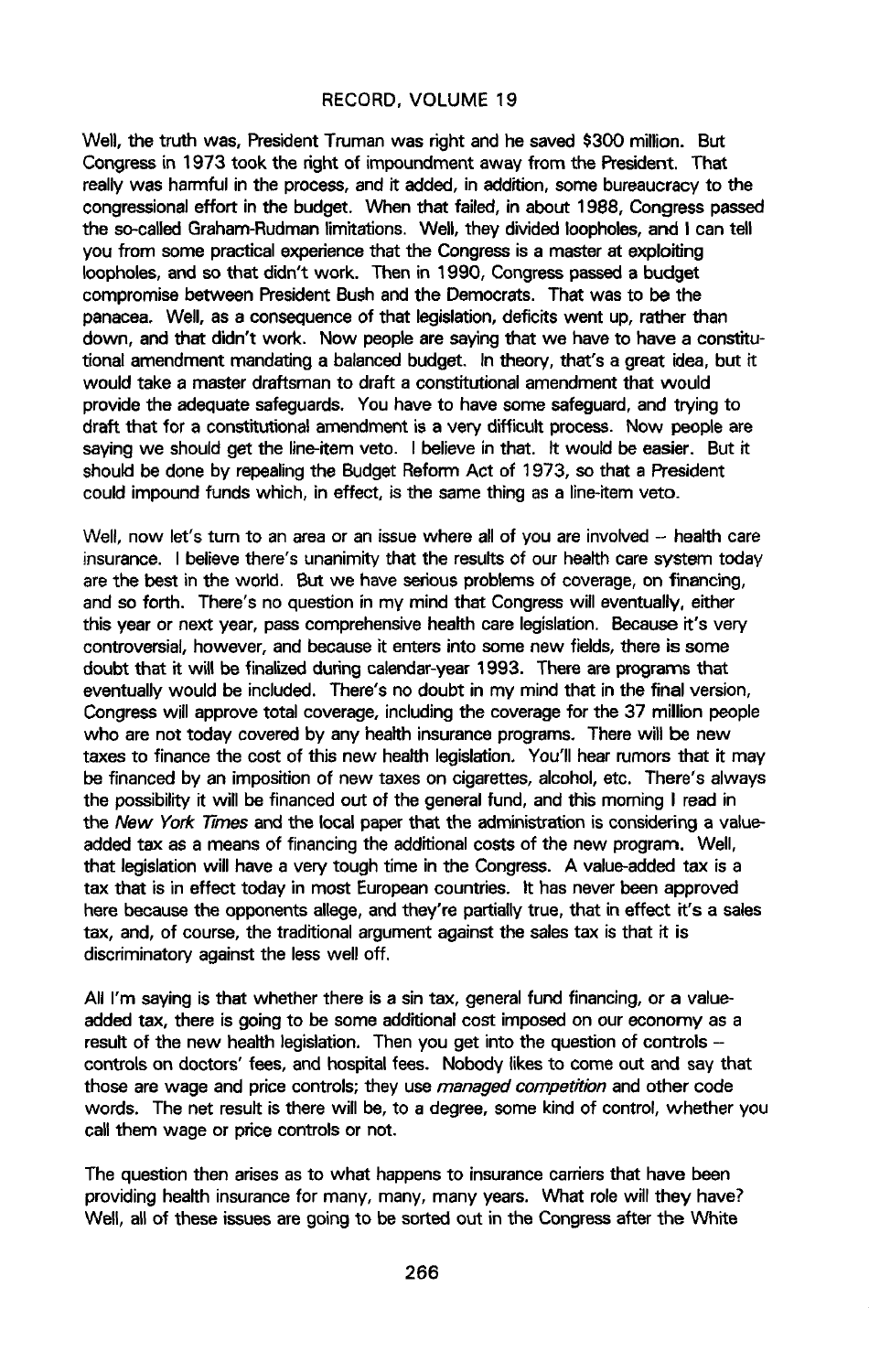**House finally mak**e**sits r**e**commenda**ti**on. My best guess would be that a final packag**e **will not be** e**nactedthis year, but it will be sent to** th**e White Hou**se **so**me**ti**m**e early in** 1**994.**

**The questionwe run into today is**, **has** th**e**re **be**e**n a change in the situatio**n**in** th**e n**at**ion**'**s cap**it**al as a r**e**sultof the last election? Well, mathem**at**icallyin** th**e Congr**e**ss** th**e answer** i**s yes**. **Th**e **D**e**mocratsnow controlth**e **S**e**n**ate **57 to** 4**3**. **The**y **control** th**e House 255 to 178 or 179,** so **there's no long**e**r**th**e allegationof gridl**oc**k. The change there can** be **meaningfulfro**m **the point of view of** th**e Presid**e**nt**. **He should get from** the **Hou**se **and S**e**n**ate, th**e Congr**e**ss**,**most of wh**at **h**e **pro**po**s**e**s. Now, if I might,** l**et** m**e turn to on**e **ortwo other subj**e**ctsth**at I **th**i**nk a**re **of current int**e**rest, partic**ul**ad**y **hare in San Di**e**goa**nd so**uth**ern **Cali**f**o**rn**ia.**

**We're interest**ed **in wh**at**'s happenin**gi**n the trade ar**e**a. International**tr**ade is** th**e trend of the future. Expand**ed**world** tr**ade is esse**nt**ial. Trans**po**rtat**i**on is fa**ste**r**, **co**mm**uni**cation is better, our globe is getting smaller and smaller, and that will accelerate in the **years ah**e**ad. Th**e**re is no question,as a cons**e**quence,th**at **we mu**st **hav**e fr**ee fair** tr**ade betwe**e**n all nationsin all pa**rt**s of** th**e globe**. Th**at is th**e **wave of** th**e n**e**xt c**e**ntury, which means th**at **w**e**, the Un**ited **St**ates, **shouldcooperateand g**e**t** th**e Uruguay round of trade n**eg**otiat**i**ons**se**ttl**ed **as quicklyas** poss**ible. We mu**st **move away** fr**om protection**i**sm.**

Pr**ot**e**ctionismis one of the ugliestasp**e**ctsof th**e **world businesscom**m**unity**. **I'**m **old enough. I was at the Universityof Michigan dur**i**ng**th**e depression,and** C**ongress passed one of th**e **wor**st **pi**e**cesof l**eg**isla**ti**oni**n **it**s h**i**st**ory i**n th**e 1930s wh**e**n** th**ey passed** th**e Smoot-Hawley Tariff Act**, **which i**n e**ff**e**ct p**ut **a ringof** stee**l with high ta**ri**ffs a**nd **highnonta**ri**ff barriersaround**th**e Unit**ed States**.** Th**e con**se**nsus**i**s th**at th**at b**ed **l**eg**islationwa**s **a major** f**actor in producingth**e **depr**ess**iono**f **the** 1**93O**s**. W**e**'ve realizedthe** se**r**i**ous**ness**of** that **depress**i**on**. **We had unemploymentof 25**%**, not 5**%**, 6**%**, or 7**%**. We had nationwideune**m**ployment of 25**%**, and th**at **bad protect**i**oni**st **l**e**gisl**at**ionwas a ma**jo**r contr**i**butor.**

**We hav**e **to move ah**e**ad as a nation fort**he **Uruguay round in the Nor**t**h American Fr**e**eTrade** A**gr**ee**ment b**etw**een Canada**, **M**e**xico**, **a**nd **the Un**ited **St**at**es. If we do**, **we can look forward to a bonanza in**th**e expansionof** trad**e, t**h**e U.S.** se**llingin Mexico, and consumers**be**nef**it**ingb**y **low**e**r pr**i**c**es**. It is essent**i**alfor the future of this w**es**t**ern **he**m**isph**e**re,**so **failureto sup**port th**o**se **two** trad**e agr**eem**ents, in** m**y judgment**, **could l**ead **to** ec**onomicdisa**ste**r,particuladyin** th**e western h**e**mispher**e**.**

**Let** m**e now tu**rn**, if I might, to foreign policy. Of cours**e**,** th**e bigi**ss**ue** that **w**e **fac**e **is what our** po**licy should**be vi**s-**a**-viswh**at **was** th**e Sovi**e**t Union. We see**m **to be putting allof the emphasison how we d**e**al with Mr. Y**elt**sin**. **It**'**s i**mport**ant that Mr**. Yeltsin survive, because the options are far, far worse. If he is not successful, there **could** be **chaos on** the **one ha**nd **on a much larg**e**rscal**e **than Yugosla**vi**a;**be**cau**se th**e ethnic nationalitydiff**e**rencesin what was th**e **Soviet Union arefar more int**e**n**se **and far** m**ore dangerousthan** th**o**se **b**e**tw**ee**n th**e Se**r**b**s and th**e **Bosniansand the oth**e**rs in what was Yugosla**vi**a. Th**e **o**th**er op**ti**on is, of cour**se**, that w**e turn **to the Kremlin da**y**s of Marxi**st **le**ad**ership,which would** be **a di**sast**er.**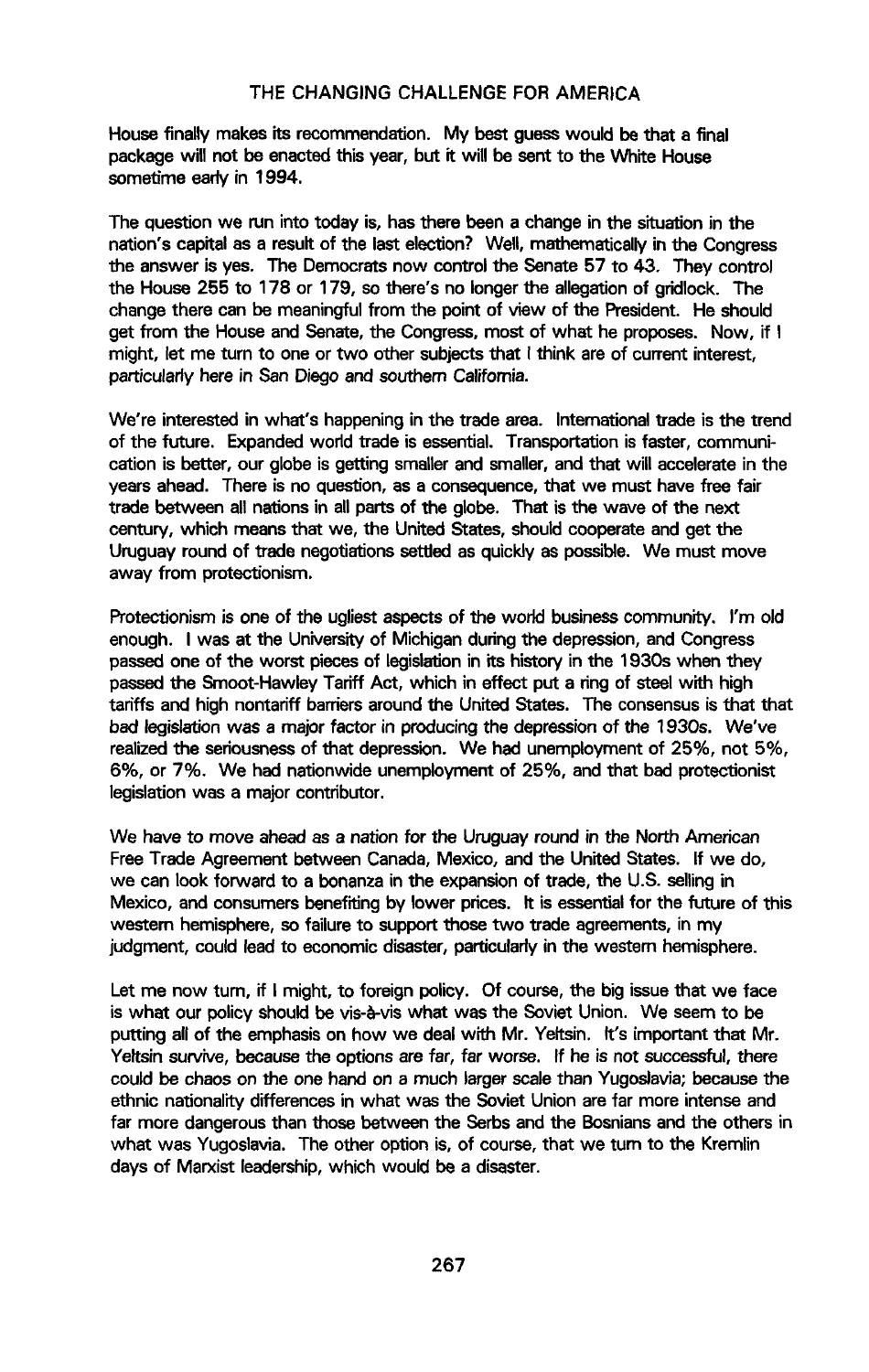Mr. Yeltsin represents the best option to achieve a multiparty political system and an **eco**n**o**m**i**c **s**y**ste**m b**ased o**n **a** f**ree** m**arket,** it'**s go**in**g to be** t**o**u**gh. He has a very difficult challeng**e,**and** f**or that r**e**asonI b**e**lieve**it**'s in our interestto h**e**lp hi**m **and Russiafinancially. Th**e**y** me**t a week or 10 days** a**go inVancouver, Canada, a**nd **the Pr**e**sidentpromis**e**dan aid progra**m **of about** \$**1**.**5 bi**l**lion. Now the G7 nati**o**nsare trying to** put **tog**e**ther a much larger packagefor allo**f **th**e**m to approve**. **Th**e**y hav**e **to** be **v**ery **careful**, **how**e**ver. We shouldnot just send cash to Moscow**. **We hav**e **to pinpoint** where the aid should be used, how it should be used, and give it for  $h$ umanitarian reasons, technical reasons, and financial reasons. We should not just **g**iv**e the money to the bureaucr**at**sin Mos**c**ow. I hopea**nd **tru**st that **that will be our goa**l **a**n**d** ou**r o**b**jec**tive.

**Let m**e **tu**rn **now to a** f**inalobs**e**r**vat**ion and comm**e**nt.** I **hav**e **v**e**ry strongfeelings againstthose p**e**ople i**n **our count**ry **who go around bashing**A**merica**. **I think we hav**e **a pretty good count**ry**. We haven'**t **a**l**l the answersto our proble**m**s** at **home or ab**road, but we**'ve** had c**o**nsi**d**er**a**ble **su**ccess d**u**ri**n**g my l**i**fe**ti**m**e**. Le**t** me **ru**n **dow**n very quickly. During that period, we've been successful in two wo**d**d wars against ag**g**res**s**ion and depression. We overcame the tragedy of the de**p**re**s**sion of the 193Os. Since the end of World War II, we've been able to f**i**nd the answers to seven recessions and economic problems here at home. Du**r**ing the last **4**5 year**s**, bec**a**use of sound military, diplomatic, and economic policies, the United States, in conjunction with our allies, overcame the leaders **i**n the Kreml**i**n, with th**e**ir p**o**l**i**cies of Marxism economics and political systems.

I believe the American people deserve a great deal of credit. I **d**on't think any Presid**e**nt o**r a**ny politi**c**al p**a**rt**y** d**es**erve**s** the c**r**edit for th**e** coll**a**p**se** of com**m**uni**sm**. Over a 45-year period following the end of World War II, the American people supported people in the White House and in the Congress who brought about the Marshall **R**an that resulted in prosperity on our side of the iron curtain **a**nd poverty on the other side of the iron curtain. We had policies with our allies that brought about peace in Europe for the longest period of time in the last 200 **y**ears through NATO; and through the H**e**lsinki Accords in 1975, we were able to point o**u**t that huma**n** ri**g**hts ex**i**sted on our side of the iron curtain, and they failed t**o** ex**i**st on the other side.

Well, we may not be perfect in America, but I think we should be proud of our system and our people. I still subscribe to something attributed to Sir Winston Churchill who once said, "Democracy is th**e** wo**r**st form of government in the history of mankind, except it's better than any other that's ever been **t**ried."

MR. RUGLAND: President Ford, thank you very much for that great message.

PRESIDENT FORD: I'm delighted to be here, Walter, and I look forward to the **oppo**rt**u**nity t**o** respond **to** yo**u**r q**u**esti**o**ns, so **do**n't hesit**at**e. I **enjo**y **t**hi**s** p**a**rt **of the** program more than the other.

MR. RUGLAND: Well, you know that actuaries address the impl**i**cations of future events, and we have a present for you (an "Ask an Actuary" butto**n)**.

PRESIDENT FORD: Walter, I wish the politicians would "ask the actuaries" more often.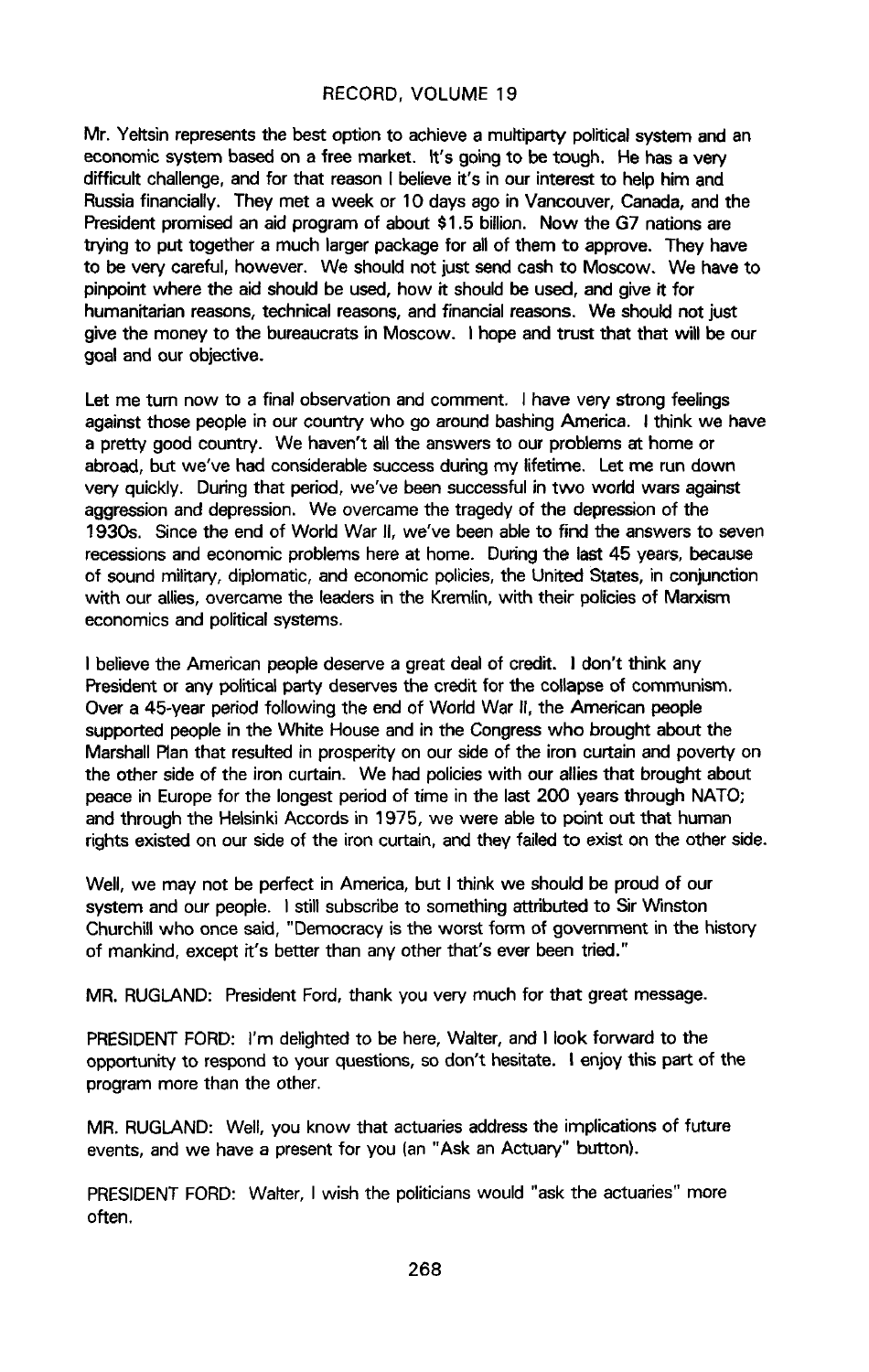M**R**. RUGLAN**D:** W**e a**lso **have a cr**ib **s**heet, so **i**f **t**he**y as**k y**ou why**, **you can** l**ook** at this c**a**rd. We h**a**ve 5,000 mor**e** button**s**, if you'd like to distribute som**e** for u**s**,

PRESI**D**ENTFORD**:** Well, I never dared tackle the myst**e**ries of **y**our actuarial scienc**e**. A**s** f**a**r **as** I got wa**s** tri**g**onometr**y**.

MR. RUGLAND: That's why you need us. What d**o** you believe the role as a President should be in reformin**g** health care?

PRESIDENTFOR**D**: Well, you probably ought to ask Hillary. I believe that a President, a**s** heed of our executiv**e** branch of the government, ha**s** an obligation to come up with a ve**ry** spe**c**if**i**c pl**a**n or recommendation which he will submit to the Congres**s** for it**s** consider**a**tion. That's his obl**iga**tion and, once he submits it, he ought to work to try and get the members of th**e** C**o**ngress, the committee people, to cooperate. Und**e**r our system, where **we** h**a**ve thr**e**e coordinate branches of **g**overnment exec**u**tive, legislative, and judici**a**l - a Presi**d**ent can't tell Congress to do **a**nything, b**e**cau**s**e Con**g**ress feel**s** it ha**s** a constitutio**n**al obligation to reflect its own views. That's why it's **g**oing to take **a l**ot longer than some of th**e** media are saying. Con**g**ress i**s** going to give thi**s** issu**e** a v**ery** thorough ex**a**mination.

FROM THE FLOOR: Could **y**ou comment on what the U.S. role shou**l**d b**e** i**n** the c**o**untries of former Yugoslavia**?**

PRESIDENTFORD: Number one, we, the United St**a**tes, should act in conjunction with our European **a**llies. I, unfortunately, believe we were slow to recognize the di**s**i**n**tegration of what was Yugosl**a**v**i**a. First we had Slov**i**nia break off and declare it**s i**ndependence, followed by Croafdaand the**n** eventually Se**r**bia and the other**s**. I be**l**ieve we, with our **a**llies, should have been more vigorous earlierin order to pos**s**ibly avoid the kind of bloodshed that's currently taking place.

I do not think that we, a**s** a country, s**h**ould commit sign**i**ficant ground forces to the situation in what was Yugoslavia. It's not comparable under any circumstances to the problems we had, and they were se**r**ious, in Vietnam. T**h**e differences in what wa**s** Yu**g**oslavi**a g**o back centuries. After World War I, the victorious western **a**llies put togeth**e**r Yu**g**osl**a**via, and then a**ga**in after World W**a**r II, they ended up agreeing to T**r**to running Yugosl**a**via for 30 or 40 ye**a**rs. Yugoslavia was never a unified nation. It was pulled together by arbitrary action after World War I and maintained arbitrarily after Wo**r**ld W**a**r I**I**.

We're seeing now the br**e**akout of all these nationality **a**nd ethnic difference**s**, and I don't think the United Stat**es** should commit ground forc**e**s. It's more of an obligation for our Europ**e**an **a**llies - th**e** German**s**, the French, the British, and others - rather th**an o**ur**s**elv**es.** I **t**hi**nk we ca**n **he**l**p** with h**u**m**a**nit**a**ri**an a**i**d.** I believe **we ca**n possi**b**ly continue the kind of fly-over coverag**e**, but it would be a major step and a potentially d**a**ngerous one for us to get involved with ground forces.

FROM THE FLOOR: Mr**.** Pres**i**dent, we were very interested in your remark**s** about Soci**a**l Security. I'm somewhat pessimi**s**tic as to whether there is any re**a**l chance that some good actuarial sense will be made in the Congress. Do you think that there r**e**ally is a possibility that we will have reduction in the growth of that pr**o**gr**a**m,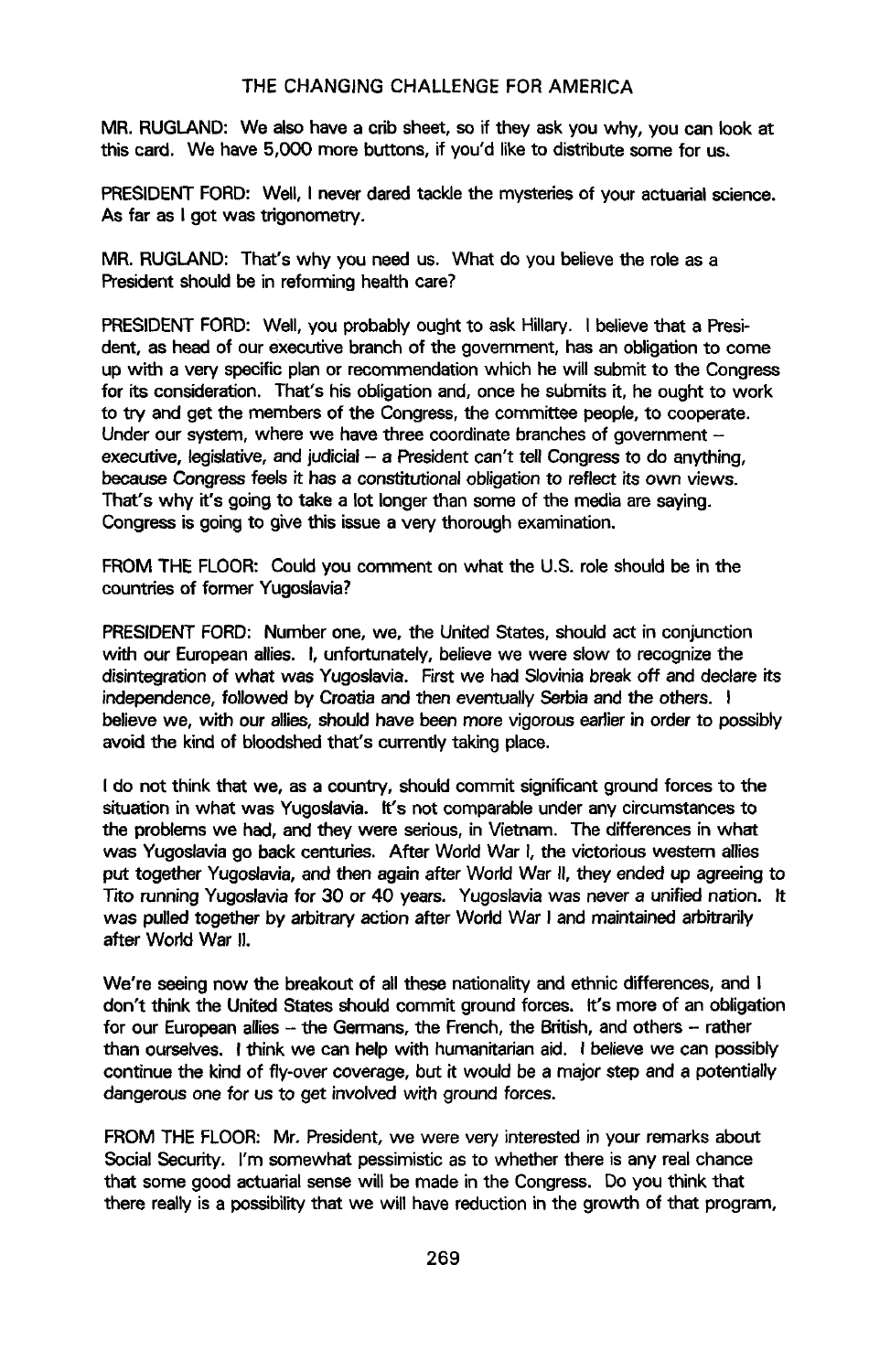an increase in retirement age, and other changes necessary to make that program financi**a**lly **s**ound?

PRESIDENT FORD: Based on my 28.5 years in Washington, I'm not optimistic that there will be any significant chan**g**es **i**n our basic Social Security concept. Unfo**rt**unately, it's a highly political i**s**sue. I think there are 32 or 35 million peopl**e** today who get a monthly check from Social Security, and that is a group that is highly active **political**ly**when they think** th**ere's going to be anythi**n**gdone to jeopard**i**zethe**i**r monthly ch**ec**ks. We shoulddo so**m**e**th**ing to restrainth**e **growth**.

**Now, I hav**e**n't said cut, but I think w**e m**ust tak**e some **a**f**firmativ**e **action in allof** th**es**e e**nt**it**l**em**ent areas,including**So**cial**S**ecurity**,**to re**st**rainth**e **gro**wt**h. If you do and i**f **you're re**st**raininggro**wt**h on** \$**770 bi**ll**iona** y**ear, pretty soon**y**ou save qu**it**e a** f**ew dol**l**ars.** Som**ething has to be done in that area, and I hop**e it **will** b**e.**

**FROM** T**HE F**L**O**O**R: Mr. Pres**id**e**n**t, I d**o**n**'**t u**nde**rstand how** G**eorgeBus**h m**anaged t**o **los**e **his r**e**e**l**ectioncampaign. Can** y**ou comment on that**7 D**o** y**ou thin**k **the R**e**publ**i**ca**n **p**a**rty hasbee**n **take**n **over** b**y a right-wi**ng **fac**t**io**n, **and wh**at **are t**h**e cha**n**ces** f**or** it **ge**t**ting back on track?**

**PRESIDENT FORD:** Unfortunately, I thought the Bush campaign was badly run. A**ft**e**r** t**he tre**me**ndoussuccessin the Gul**f **cris**i**s**,**where** t**h**e **President'spo**p**ular**i**tywas at an a**l**l-tim**e **high**,**his campaign**m**anagers, and ma**y**b**e **even h**e, **did not rea**l**izethat ther**e **were s**e**riousecono**m**icproble**ms **in so**me **majorindustriesand in som**e **major g**e**ogra**p**hicalareas- New Englandb**e**ingon**e**, so**ut**he**rn **Cali**f**o**rn**ia another.** T**hey d**idn'**t** re**alizethe** pot**e**nti**a**l **downsi**ze **o**f th**at** p**ro**bl**e**m. **B**y the ti**m**e **t**h**e**y **r**ec**og**ni**z**ed t**ha**t t**h**e econom**y** wa**s** not doin**g** as well as the**y** thou**g**ht it was, Governor Clinton had **s**eized the initiative, and it wa**s** hard and really **i**mpossible for President Bush to re**g**ain that part of h**i**s camp**ai**gn**.**

It wa**s** badly run, ill-timed and, **a**s a result, President Clinton got 43% of the vote, and the other votes were **s**p**l**it betwe**e**n President Bush and Ross Perot. Perot had a significa**n**t impact in a number of states, and the net result is that we have a minority Pre**s**ident, a Pr**es**ident who came out of really nowh**e**re and has taken over for at least the next four years. I think th**e** Bush campaign people were a fac**t**or.

**My** wif**e**, Bett**y, a**n**d** myself **cons**i**derour**selv**e**s mod**e**rat**e** R**epu**blic**a**n**s. I a**lw**ays** followed that philo**s**oph**y** in the Congress or in the White House, and I think it's the right philosophy for the Republican Party. The Democrats made a mistake for years by bein**g** dominated by the liberals or the left wing of their party. When the**y** moved to the center, they did better. We Republic**a**ns would make a mistake to become captives of one elem**e**nt. Our pa**r**ty **i**s big enough and we have an umbrella l**a**rge enough to include everybody who has the basic philosophy of the Republican Party, and to be captive of one segment is a mistake. To the extent I have any impact, I'll try to keep us in the middle of the road.

F**R**O**M** T**H**E **FL**OO**R: M**r. Pr**es**iden**t**, c**u**r**r**ently he**a**lt**h** c**a**re **i**s runmn**g** at 1**4**% of **gro**ss dome**s**tic product (GDP). It'**s** proje**c**ted to go up 20% and Presid**e**nt Clinto**n** says that for any **e**conomi**c** recovery, we re**a**ll**y** have to contain those health care cos**t**s. On the oth**e**r hand, the interest of the deficit is taking up more and more of our tax dollars. I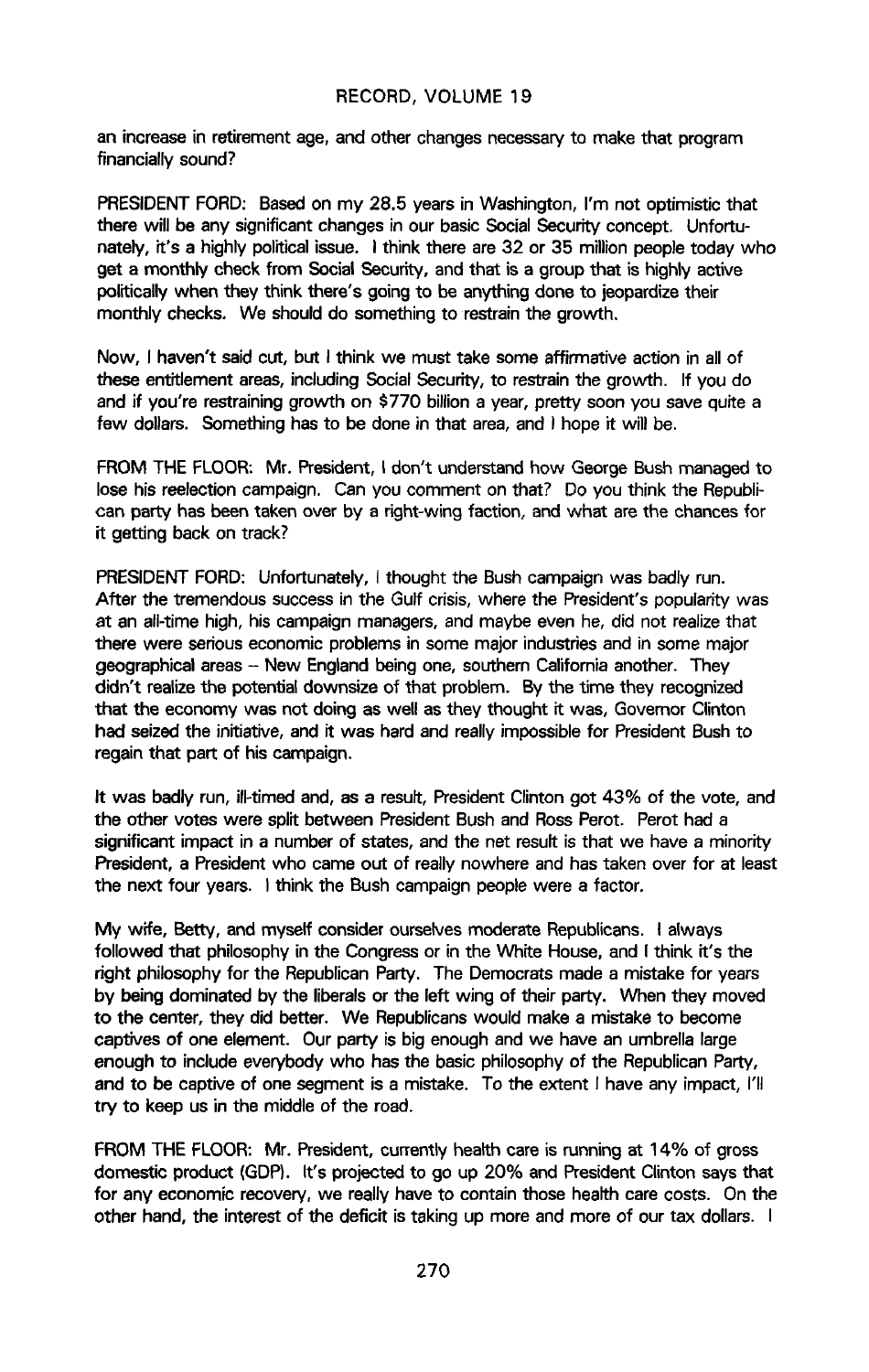guess I would ask where you feel the priority should lie within the Congress related to t**hos**e **two** l**esse**r**ev**il**s.**

**PRES**ID**EN**T**F**O**RD: Ther**e**'s no doubt th**at **we hav**e **to** s**pr**e**adth**e **b**less**ing**s**and benefits** of our medical system. I think our doctors are the best and our hospitals are **the** be**st. We must expandthe coverageto in**c**lud**e **allA**me**ricans, and there a**re **37 or 38 mil**l**ionwho are not now cover**ed **by health insurance. Th**e**r**e**'s no qu**e**stionthat if you do that you hav**e **to find** ad**d**it**ionalfinancialresou**me**s. Th**at**'s going to re**q**uire a new tax of som**e **kind**. **If** I **were to weig**h **the** tw**o, the add**e**d co**st **of the kind of h**e**alth insuranceon one sideof the scaleagainstthe intere**st **payme**n**ts o**n **the debt on the other, I can't judge which is** t**he** m**ore seriousof th**e tw**o**. **I think** y**ou hav**e **to** att**ac**k bo**t**h. T**o g**et re**su**lt**s** o**n** o**u**r def**i**cit a**s** a w**h**ole, we h**av**e to take some re**s**po**n**sible action to reduce our other expenditures to finance our health care increased co**s**ts. F**o**r u**s**to concede we can't solve both simult**a**neous**l**y, which, I think, is a mistake. It takes a little political will to do both and to do it right.

FROM THE FLOOR: Mr. Pre**s**ident, President Clinton has proposed his budget and stimu**l**us packag**e** apparently with very littl**e** support or reaching out to the Republican Party. He's **g**oing to be pres**e**nting his he**a**lth care pr**o**po**s**al in th**e n**ext few weeks to the Congress **a**nd to the American p**e**ople. Would you advi**s**e him to go as he has apparently gone with the budget and stimulus package pretty much on his own, or what it appears to be as pretty much o**n** hi**s** own, or would you suggest that he reach out to the Perot forces and perha**p**s to the Republicans more fo**r**mal**l**y in putting fo**rt**h **a** health care proposal?

**PRESIDENT FORD:** I believe that in the process of developing his health care package, which he has turned over, and I think properly so, to Hillary, she certainly at the fir**s**t **i**nstance, should go to all of the segment**s** of the health care industry to get their sp**e**cific recommendations. She th**e**n has to get a group of th**e** very top, a lim**i**ted number, to sit down and put together these somewhat contradictory points of view. The n**e**t result is they have to have **a** packag**e** that is not going to be **d**ec**i**m**a**ted by the lobbying e**ff**orts on C**a**pitol Hill. There's no question that once the W**h**ite House package on health care goes to the House and th**e** S**e**nate, there is go**i**ng to be the bigg**es**t lobbying effort in the last 10 or 20 years from the lobbyists from the insurance **i**ndustr**y**, from th**e** doct**o**rs and ho**s**pitals, from people who don't hav**e** i**n**surance, and from t**a**x**p**ayers.

It's very legit**i**mate. It'**s** very proper, bec**a**u**s**e everybody ha**s** an interest i**n** how it's going to work and how it will **a**ffect them or the**i**r industry. Now, **I** don't think that President Clinton should go directly to th**e** Republicans and **ge**t their appr**o**va**l** in the process. He ought to try and g**e**t their help af**t**er he **c**omas up with a package. There will be plenty of time in the consider**a**tion in th**e** Congress for the Republicans to have a**n in**p**u**t, but the Pre**s**ident has to hav**e** his bas**i**c pro**p**o**s**al, wh**i**ch is the**n** exposed to th**e** challenges that inevitab**l**y come in the House and Senate, from lobb**y**ists, from members of the opposition party. I don't think he has to get a deliberate Republican input in the process of putti**n**g his plan together.

FROM THE FLOOR**:** Mr. Pres**i**dent, during the last campaign, one of the major themes was cha**n**ge**.** We had a record **n**umber of **n**ew members elected to the House of Representatives. C**o**uld you comment on what changes you might see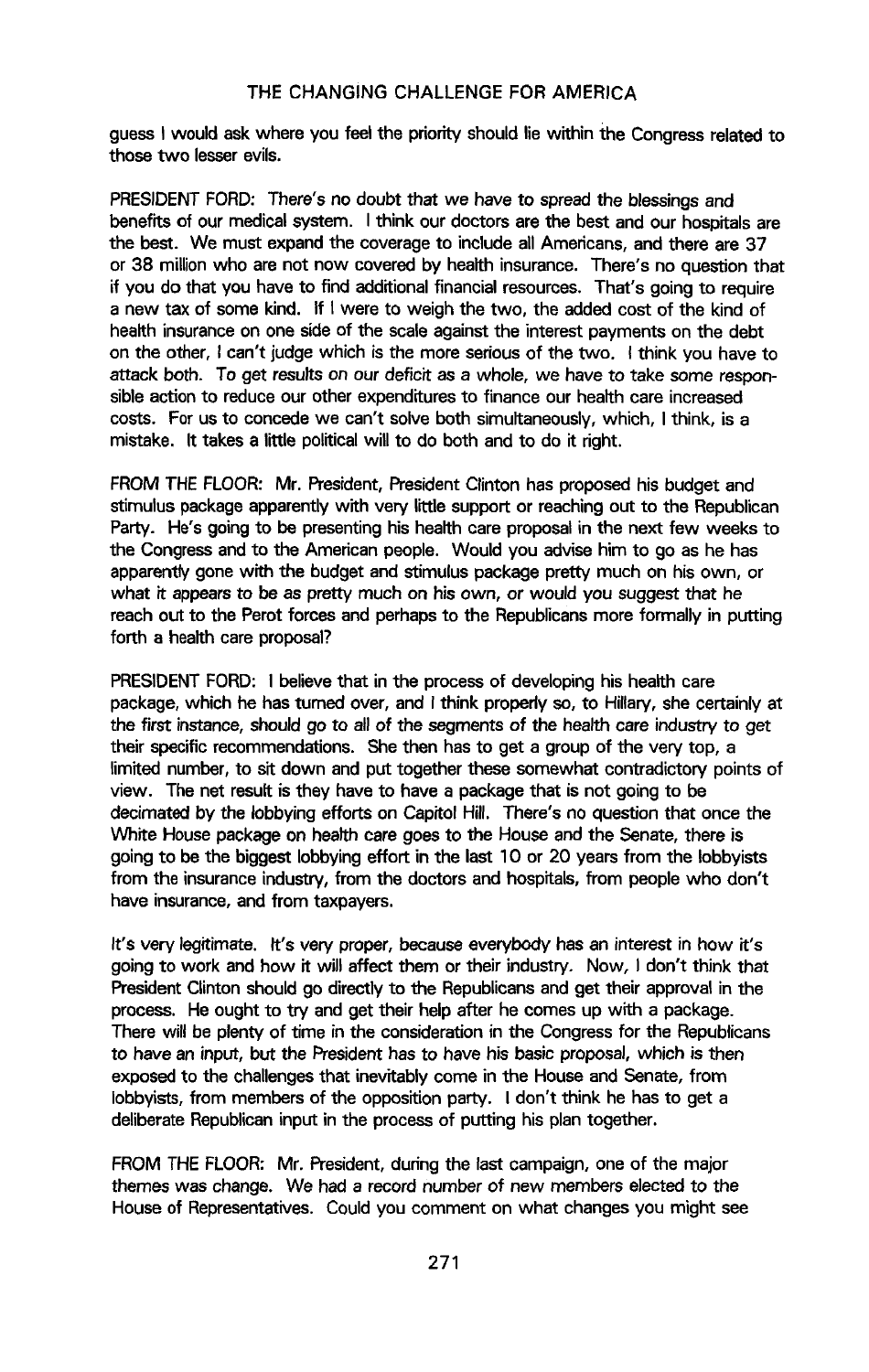need to be made to the political system in the campaigns through funds that are raised for memb**e**rs of Congress; what kinds of cha**n**ge, possibly term limits, fed**e**ral funding of the campaign system, etc.?

PRESIDENT FORD: In his campaign, President Clinton highly emphasized change, not only in how to handle fiscal affairs but how to deal with the Congress. He talked about the gridlock with the Republicans controlling the White House and the Democrats the Congress. Well, the change has taken place. The Democrats not only now control the White House, but they control the Senate 57 to 43 and the House 255 to 179 or 180; so there's no longer the gridlock problem, providing, of course, the President's party supports his proposals.

There is something that, in my judgment, has to be changed. Congress has lost its capability to be a viable partner in our governmental system. Congress is no longer a coequal coordinate branch. It no longer does its business in a responsible way, in my judgment, and this has happened primarily because in the late 1960s or early 1970s we went through an orgy of democratizing the Congress. Well, the net result is they took away from the leadership, both Democrat and Republican, the capability to manage the process in the legislative branch.

You can't run 435 members of the House and 100 members of the Senate un**l**ess the leadership of both parties has some capability of imposing discipline, and that was taken away. In addition, during the late 1960s and early 1970s, they eliminated, for all intents and purposes, the seniority. In addition, they multiplied subcommittees. We now have, I think, 200 and some subcommittees, plus the 21 in the House and 21 in the senate legislative committees. When you have subcommittees, you multiply staff. Staff is the fastest growing industry in the nation's capital. Let me illustrate.

When I went to Congress in 1949, by law, I and the other 435 members of the House could have three government employees. My congressional district in Michigan had 450,000 constituents. Today, the average congressional district has 550,000. That's a slight increase. Today, a member of the House has a staff of 22. They went from three to 22. Now, using either old math or new math, if you multiply 19 by 435 you get 8,265 more government employees working for the House of Representatives. What do they do? One issue I wholeheartedly agree on with President Clinton is that Congress ought to cut its staff, cut its payroll 25%. Change in the nation's capital would be the first and best major step of change.

FROM THE FLOOR: I have a question about single-payer systems, and I'd like your personal opinion on the effectiveness of such a system, were it to come about, given two things. One is Congress' inability to make some tough decisions sometimes fiscally, and the second has to do with the government's ability to provide what we would call good customer service.

PRESIDENT FORD: Are you saying a single payer being the government?

FROM THE FLOOR: Yes, single payer being the government financing, running, being involved in all aspects of health care financing.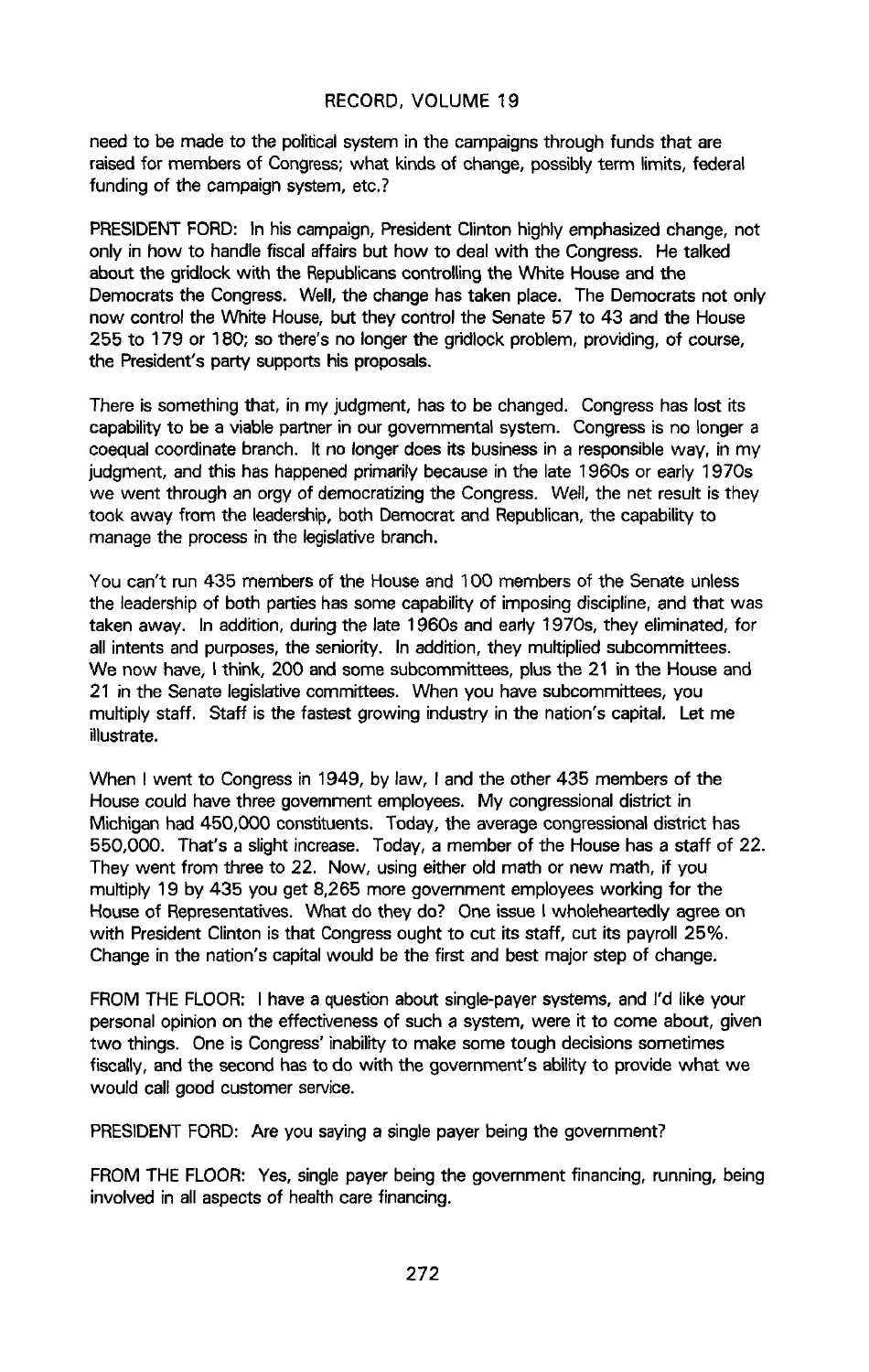PRESIDENT FORD: Well, I have reservations about the federal government ever monopolizing any aspect of our society. As I understand the single-payer system, the likelihood would be that Uncle Sam would be the monopoly in this situation. If that is **go**i**ngto b**e **the** e**nd** re**s**u**lt**, it **el**imi**nates a**n**y l**e**gitim**atec**ompetiti**on. I **happ**e**n to** be**lievethat our** e**cono**m**icsyste**m **is best when we hav**e **good, hard, h**eed**-to-he**ed **co**m**petition. We get better results. We ge**t **be**tt**er pr**i**ces. If Uncle Sa**m **takes over and is the only sourc**e**of payment**, I **think pretty soon we get** i**nto the sloppy management of a gove**rnm**ent that's too pow**erful**.**